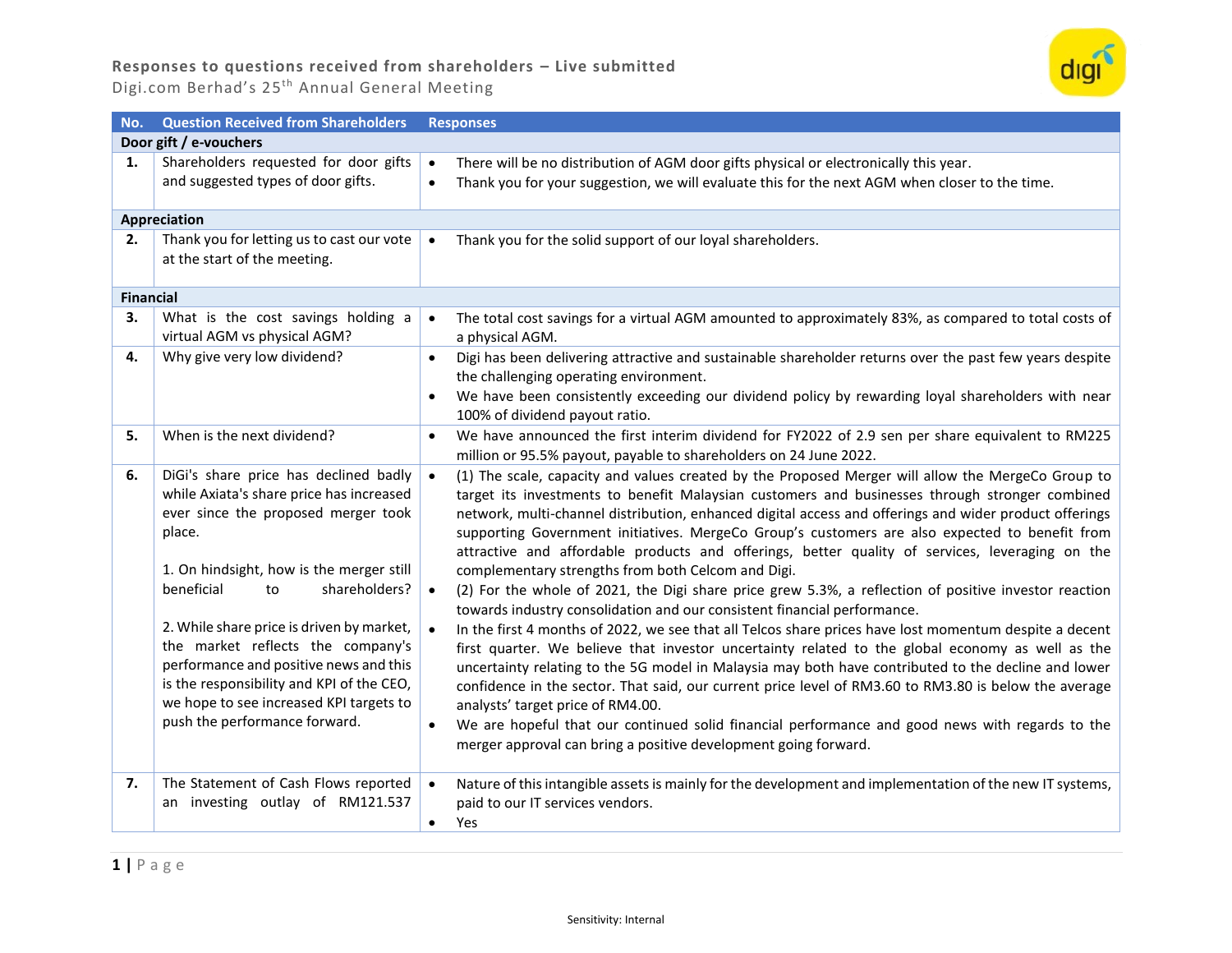

| No. | <b>Question Received from Shareholders</b>                                                                                                                                                                                                                         | <b>Responses</b>                                                                                                                                                                                                                                                                                                                                                                                                                                                                                                                                                                                                                                                                                                                             |                     |                         |
|-----|--------------------------------------------------------------------------------------------------------------------------------------------------------------------------------------------------------------------------------------------------------------------|----------------------------------------------------------------------------------------------------------------------------------------------------------------------------------------------------------------------------------------------------------------------------------------------------------------------------------------------------------------------------------------------------------------------------------------------------------------------------------------------------------------------------------------------------------------------------------------------------------------------------------------------------------------------------------------------------------------------------------------------|---------------------|-------------------------|
|     | million for the Purchase of Intangible<br>Assets in FY2021.<br>• Why is the purchase of intangible<br>assets involved a cash outflow?<br>• Is this item included as an Expense in<br>the P&L?                                                                      |                                                                                                                                                                                                                                                                                                                                                                                                                                                                                                                                                                                                                                                                                                                                              |                     |                         |
|     |                                                                                                                                                                                                                                                                    |                                                                                                                                                                                                                                                                                                                                                                                                                                                                                                                                                                                                                                                                                                                                              |                     |                         |
|     | Secretarial - Mun Lai & Yee Li                                                                                                                                                                                                                                     |                                                                                                                                                                                                                                                                                                                                                                                                                                                                                                                                                                                                                                                                                                                                              |                     |                         |
| 8.  | <b>Request for Annual Report</b>                                                                                                                                                                                                                                   | Shareholders can make the request for hard copy of Integrated Annual Report 2021 to Digi's Share<br>$\bullet$<br>Registrar, Tricor during office hours Mondays to Fridays from 8.30 a.m. to 5.30 p.m., except on public<br>holidays:                                                                                                                                                                                                                                                                                                                                                                                                                                                                                                         |                     |                         |
|     |                                                                                                                                                                                                                                                                    | Tricor Investor & Issuing House Services Sdn. Bhd.                                                                                                                                                                                                                                                                                                                                                                                                                                                                                                                                                                                                                                                                                           |                     | <b>Telephone Number</b> |
|     |                                                                                                                                                                                                                                                                    | Registration No. 197101000970 (11324-H)                                                                                                                                                                                                                                                                                                                                                                                                                                                                                                                                                                                                                                                                                                      | <b>General Line</b> | 603-2783 9299           |
|     |                                                                                                                                                                                                                                                                    | Unit 32-01, Level 32, Tower A, Vertical Business Suite, Avenue 3,<br>Bangsar South, No. 8, Jalan Kerinchi, 59200 Kuala Lumpur                                                                                                                                                                                                                                                                                                                                                                                                                                                                                                                                                                                                                | En, Amier Arief     | 603-2783 9250           |
|     |                                                                                                                                                                                                                                                                    |                                                                                                                                                                                                                                                                                                                                                                                                                                                                                                                                                                                                                                                                                                                                              | Puan Sofea Amalina  | 603-2783 9280           |
|     |                                                                                                                                                                                                                                                                    |                                                                                                                                                                                                                                                                                                                                                                                                                                                                                                                                                                                                                                                                                                                                              | <b>Fax Number</b>   | 603-2783 9222           |
| 9.  | There was a cut off for registration to<br>AGM several days before the AGM<br>date. In view of technological advances<br>and less reliant on manual processes,<br>could company look at doing away with<br>this cut off and allow registration even<br>on the day? | In respect of deposited securities, only Shareholders whose names appear on the Record of Depositors<br>on 5 May 2022 (General Meeting Record of Depositors) shall be eligible to attend, participate, speak<br>and/or vote at the meeting.<br>• The cut off time for registration to participate at the 25 <sup>th</sup> AGM was 48 hours before the AGM as stated<br>in the Administrative Guide to shareholders. Shareholders are advised to register prior to cut off time<br>so that you can participate the meeting smoothly without worrying if your registration is failed or late<br>receive the meeting access ID and password. Nevertheless, the Company noted on the suggestion and<br>may consider for future general meetings. |                     |                         |
| 10. | I only received the NOTIFICATION TO<br>SHAREHOLDERS, which did not have<br>any info on how to get register as<br>shareholder to attend the meeting?                                                                                                                | Refer to Bursa Malaysia announcement dated 12 April 2022 on our Notice of meeting, the procedures<br>$\bullet$<br>for members to register, participate and vote remotely via the Remote Participation and Electronic<br>Voting (RPEV) facilities are provided in the Administrative Guides for the 25th AGM.<br>The Notification to Shareholders stated that documents related to the 25th AGM included the<br>$\bullet$<br>Administrative Guide on guidance for registration for participation in the virtual AGM can be found and<br>downloaded on the Company's website at www.digi.com.my/annualreport/index.html.                                                                                                                       |                     |                         |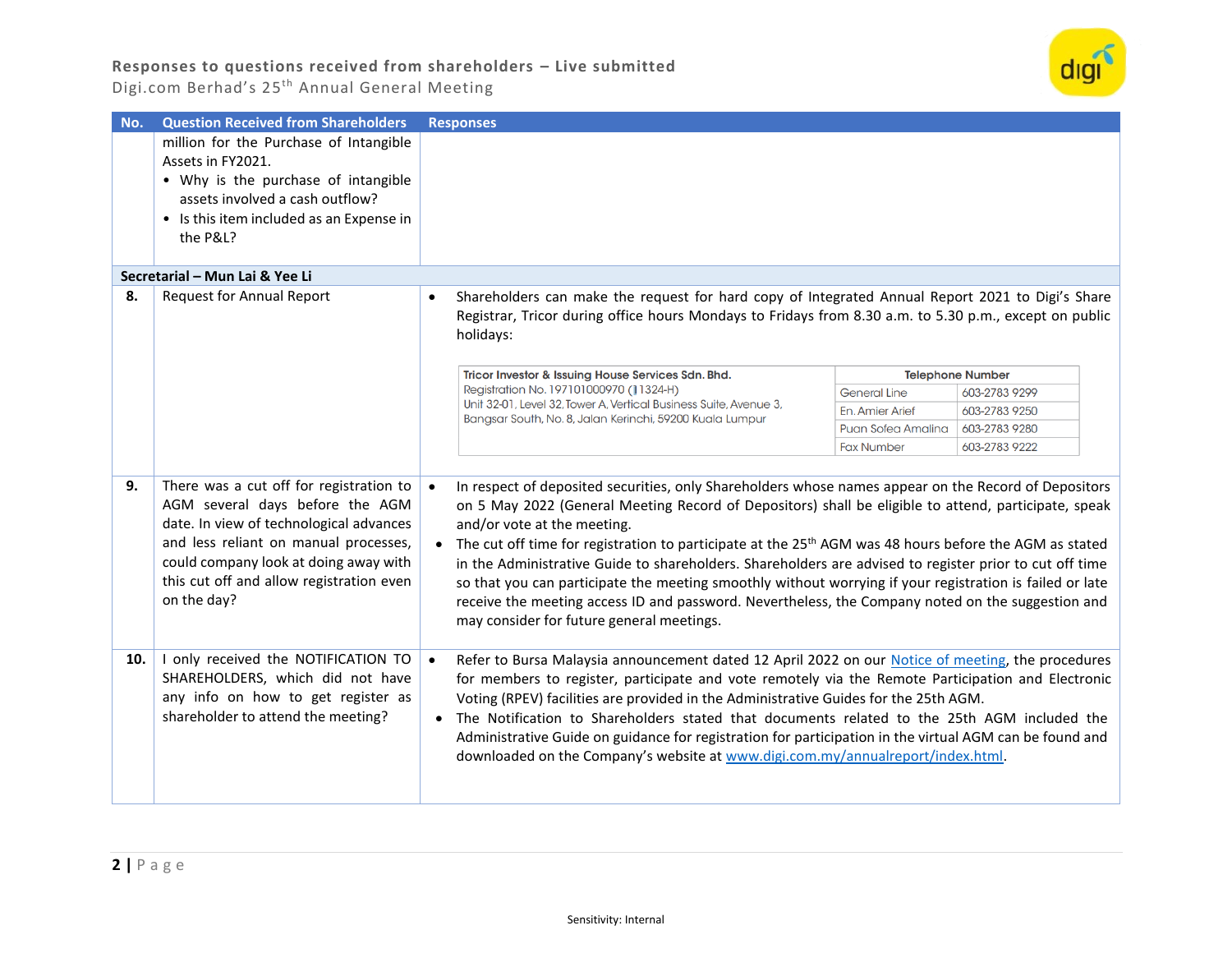

| No. | <b>Question Received from Shareholders</b>                                                                                                                                                                                                                                                                                                                                                                   | <b>Responses</b> |                                                                                                                                                                                                                                                                                                                                                                                                                                                                                                                                                                                                                                                                                                                                                                                           |  |
|-----|--------------------------------------------------------------------------------------------------------------------------------------------------------------------------------------------------------------------------------------------------------------------------------------------------------------------------------------------------------------------------------------------------------------|------------------|-------------------------------------------------------------------------------------------------------------------------------------------------------------------------------------------------------------------------------------------------------------------------------------------------------------------------------------------------------------------------------------------------------------------------------------------------------------------------------------------------------------------------------------------------------------------------------------------------------------------------------------------------------------------------------------------------------------------------------------------------------------------------------------------|--|
| 11. | In view of technological knowledge and<br>expertise that the Group has in digital n<br>telecommunication field,<br>couldn't<br>link<br>which<br>company<br>devise<br>a<br>automatically accesses CDS data and<br>email registration link to existing<br>shareholders on records, instead of the<br>process of need to get online to register<br>for every AGM/EGM's?                                         | $\bullet$        | The entitlement to attend AGM/EGM is based on the date of General Meeting Record of Depositors. The<br>independent scrutineers would also have to verify shareholders' registration for online AGM against the<br>Record of Depositors.<br>Furthermore, attendance of meeting is based on the preference of shareholder as not all shareholders<br>would want to attend the meeting. Hence, shareholder who wishes to attend meeting shall register and<br>his/her request will be processed accordingly.                                                                                                                                                                                                                                                                                 |  |
| 12. | There are 2 separate entities having the<br>same name as "BOARDROOM" in the<br>similar business, which could cause<br>miscommunicationCan<br>this<br>be<br>avoided? In addition, DIGI uses another<br>platform of "tiihonline" should one<br>requests for the Company documents.<br>Can these be centralised to one entity,<br>or even handled by the Company itself<br>directly as service to shareholders? | $\bullet$        | 2 separate entities having the same name as "BOARDROOM" in the similar business - we acknowledged<br>the confusion that have caused to you and have escalated the issue to our service provider, i.e.<br>Boardroom Share Registrars Sdn. Bhd.<br>Request for Company's documents - we noted on your query. Please be informed that Tricor Investor &<br>Issuing House Services Sdn. Bhd. (https://tiih.online) is the share registrar of the Company while<br>Boardroom Share Registrars Sdn. Bhd. (https://investor.boardroomlimited.com) is only the poll<br>administrator for the AGM. Therefore, the Request for Company's documents should be done via<br>https://tiih.online. Notwithstanding that, shareholders can also send their request to Company at<br>invesrel@digi.com.my. |  |
| 13. | May I know how much transport and<br>meal allowances can claim by board<br>members / will reimburse to those<br>members who attend this virtual AGM?                                                                                                                                                                                                                                                         | $\bullet$        | The directors' fees payable to Independent Non-Executive Director is within the approved amount<br>approved by shareholders in AGM.<br>No transportation nor meal allowance is given to Directors                                                                                                                                                                                                                                                                                                                                                                                                                                                                                                                                                                                         |  |
| 14. | Can we view all message post by all<br>shareholders                                                                                                                                                                                                                                                                                                                                                          | $\bullet$        | No, the Remote Participation and Electronic Voting (RPEV) facilities do not have this feature.                                                                                                                                                                                                                                                                                                                                                                                                                                                                                                                                                                                                                                                                                            |  |
| 15. | Please send the ID to log in E meeting.<br>066001037307667                                                                                                                                                                                                                                                                                                                                                   | $\bullet$        | On behalf of Digi, we regret any inconvenience that may have resulted from Boardroom Smart Investor<br>Portal at https://investor.boardroomlimited.com.                                                                                                                                                                                                                                                                                                                                                                                                                                                                                                                                                                                                                                   |  |
| 16. | Dear Tricor, I have not received the link<br>of registration. There is a notice of AGM<br>email and invitation.                                                                                                                                                                                                                                                                                              | $\bullet$        | For enquiry in relation to the RPEV Facilities, please contact Digi's Poll Administrator, BSR during office<br>hours Mondays to Fridays from 8.30 a.m. to 5.30 p.m., except on public holidays:<br><b>Address</b><br>Boardroom Share Registrars Sdn. Bhd.                                                                                                                                                                                                                                                                                                                                                                                                                                                                                                                                 |  |
| 17. | As per title above, I am a shareholder of<br>DIGI and having trouble registering for<br>DIGI AGM of Friday. Can you please<br>send me the link to register as<br>shareholder as the "Boardroom" site                                                                                                                                                                                                         |                  | 11th Floor, Menara Symphony, No. 5, Jalan Prof. Khoo Kay Kim, Seksyen 13, 46200 Petaling Jaya,<br>Selangor Darul Ehsan<br>603-7890 4700 (Helpdesk)<br><b>General Line</b><br>603-7890 4670<br><b>Fax Number</b><br><b>Email</b><br>bsr.helpdesk@boardroomlimited.com                                                                                                                                                                                                                                                                                                                                                                                                                                                                                                                      |  |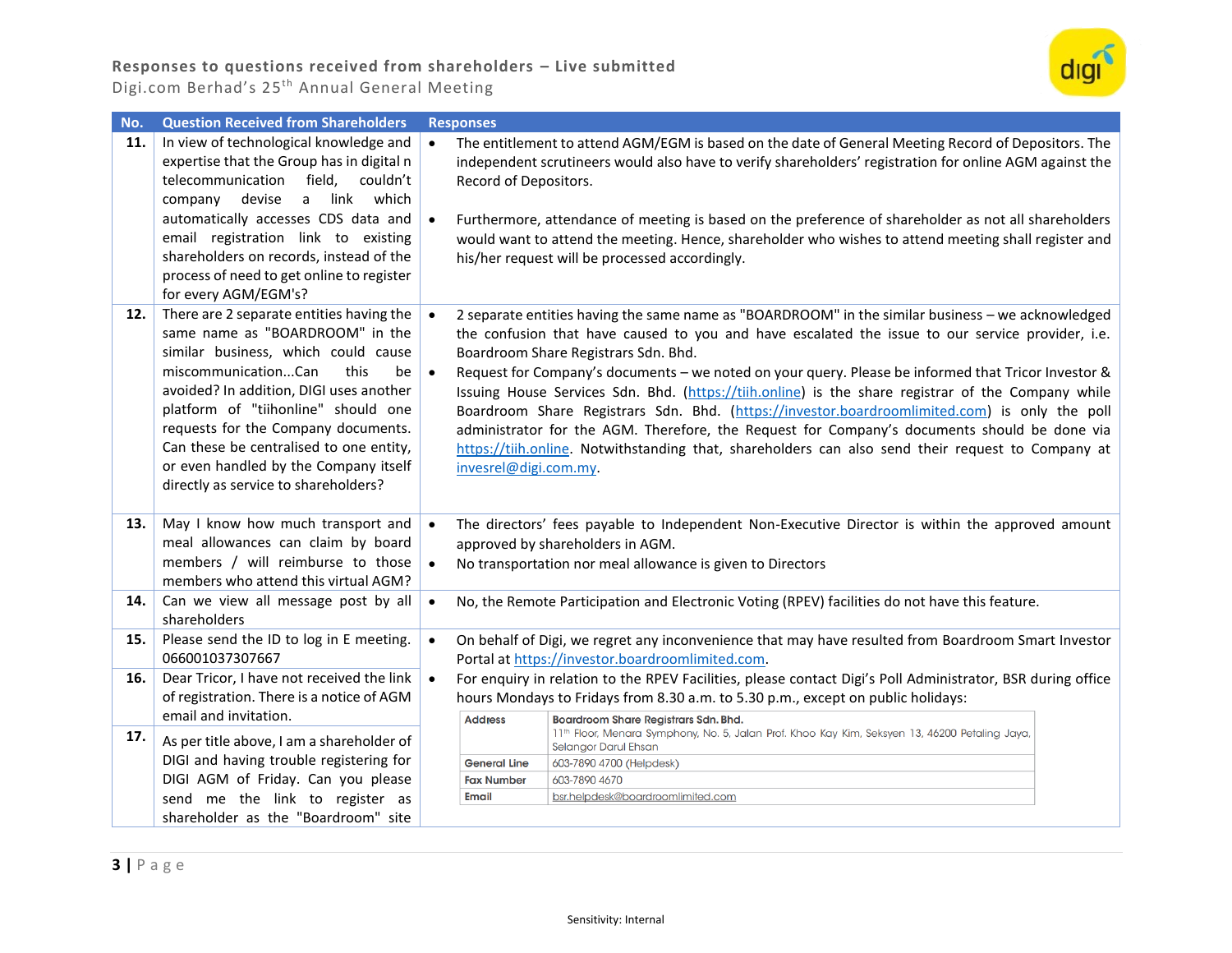

| No.            | <b>Question Received from Shareholders</b>                                                                                                                    | <b>Responses</b>                                                                                                                                                                                                                                                                                                                                                                   |
|----------------|---------------------------------------------------------------------------------------------------------------------------------------------------------------|------------------------------------------------------------------------------------------------------------------------------------------------------------------------------------------------------------------------------------------------------------------------------------------------------------------------------------------------------------------------------------|
|                | that i tried to register doesn't recognize<br>my password.                                                                                                    |                                                                                                                                                                                                                                                                                                                                                                                    |
| 18.            | It would be useful also for DIGI to send<br>out in its notification to shareholder on<br>how to register for the AGM, an Infor i<br>can't find on the Notice. | Refer to Bursa Malaysia announcement dated 12 April 2022 on our Notice of meeting, the procedures<br>for members to register, participate and vote remotely via the Remote Participation and Electronic<br>Voting (RPEV) facilities are provided in the Administrative Guides for the 25th AGM.                                                                                    |
| <b>Outlook</b> |                                                                                                                                                               |                                                                                                                                                                                                                                                                                                                                                                                    |
| 19.            | May I know, what is the company's<br>future Outlook?                                                                                                          | On the macro front, there were positive signs of recovery in Malaysia. We have seen improved operating<br>$\bullet$<br>and retail environment alongside positive economic indicators and macro developments.<br>Digi is optimistic to deliver our financial achievements per our FY2022 guidance and remains focused to<br>$\bullet$<br>execute on near-term strategic priorities. |
| <b>Merger</b>  |                                                                                                                                                               |                                                                                                                                                                                                                                                                                                                                                                                    |
| 20.            | Can brief us the progress of merger<br>exercise with Axiata                                                                                                   | The proposed merger is still proceeding as planned and more information will be forthcoming as we<br>$\bullet$<br>indicated during our AGM presentation.                                                                                                                                                                                                                           |
| 21.            | With the proposed merger how will this<br>affect Digi in term of management.                                                                                  |                                                                                                                                                                                                                                                                                                                                                                                    |
| 22.            | Upon the completion merger Digi with<br>Celcom, would my Digi shares be<br>incorporate to Axiata shares, on what<br>basis ie one for one?                     |                                                                                                                                                                                                                                                                                                                                                                                    |
|                | <b>Feedbacks / Suggestion</b>                                                                                                                                 |                                                                                                                                                                                                                                                                                                                                                                                    |
| 23.            | We have received Network Coverage,<br>Customer Services, and Fees and<br>Charges feedbacks from shareholders.                                                 | Thank you for your feedback. We take all feedback seriously as part of our continuous improvements<br>towards customers' experience.<br>You can call our Digi Helpline at 0162211800 or chat with us on live chat for further update on the status<br>$\bullet$<br>of your case (applicable for those whom we have contacted)                                                      |
| 24.            | Suggest allowing free broadband access<br>to virtual DIGI AGM for shareholders of<br>prepaid or postpaid customers                                            | Thank you for your suggestion, we will evaluate this for the next AGM when closer to the time.                                                                                                                                                                                                                                                                                     |
| 25.            | Your presentation slides are too small<br>to be able to view online as the<br>wordings are too small and blurs, please<br>view it yourself now                |                                                                                                                                                                                                                                                                                                                                                                                    |